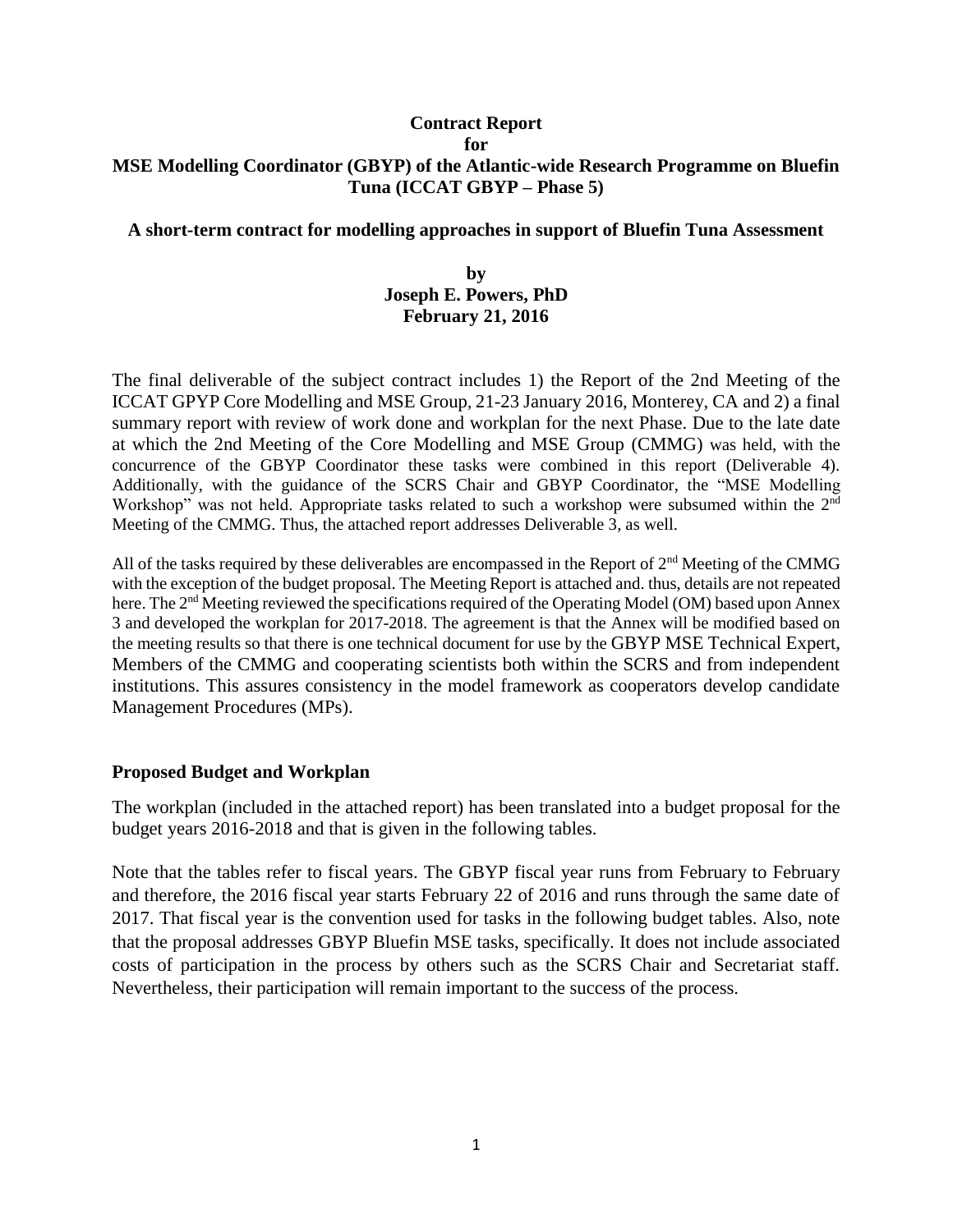| Fiscal Year 2016 (Cost estimates in US dollars USD)                                                       |                    |  |
|-----------------------------------------------------------------------------------------------------------|--------------------|--|
| <b>Task</b>                                                                                               | <b>Cost in USD</b> |  |
| Contracts                                                                                                 |                    |  |
| <b>GBYP MSE &amp; Modelling Coordinator Contract</b>                                                      | \$36,000           |  |
| <b>GBYP MSE Technical Expert Contract</b>                                                                 | \$125,000          |  |
| <b>External Review of Conditioning Code Contract</b>                                                      | \$24,000           |  |
| <b>Travel and Per Diem</b>                                                                                |                    |  |
| Bluefin Data Preparatory Workshop July 2016 in Madrid                                                     |                    |  |
| Completion of specifications and initiation of simulation trials together with<br>review of those trials. |                    |  |
| GBYP MSE Technical Expert to attend                                                                       | \$5,000            |  |
| <b>ICCAT</b> Intersessional Meeting of Panel 2 July in Japan                                              |                    |  |
| Establish a dialog with the Commission on issues and decisions that the                                   |                    |  |
| Commission will need to address.                                                                          |                    |  |
| GBYP MSE & Modelling Coordinator to attend                                                                | \$7,500            |  |
| Species Working Group Meeting September in Madrid                                                         |                    |  |
| Review conditioning code and report on progress.                                                          |                    |  |
| GBYP MSE & Modelling Coordinator and GBYP                                                                 |                    |  |
| MSE Technical Expert to attend                                                                            | \$12,500           |  |
| 3rd Meeting of the ICCAT GPYP Core Modelling and MSE Group                                                |                    |  |
| in Nov, Dec, Jan; venue to be determined                                                                  |                    |  |
| Review progress with the goal that by February 2017 (at the end of GBYP Phase                             |                    |  |
| 6) the modeling package will be completed by the GBYP MSE Modeler and                                     |                    |  |
| distributed to volunteers to run trials of their candidate MPs                                            |                    |  |
| GBYP MSE & Modelling Coordinator and GBYP                                                                 |                    |  |
| MSE Technical Expert to attend                                                                            | \$12,500           |  |
| <b>Fiscal Year 2016 Total</b>                                                                             | \$222,500          |  |